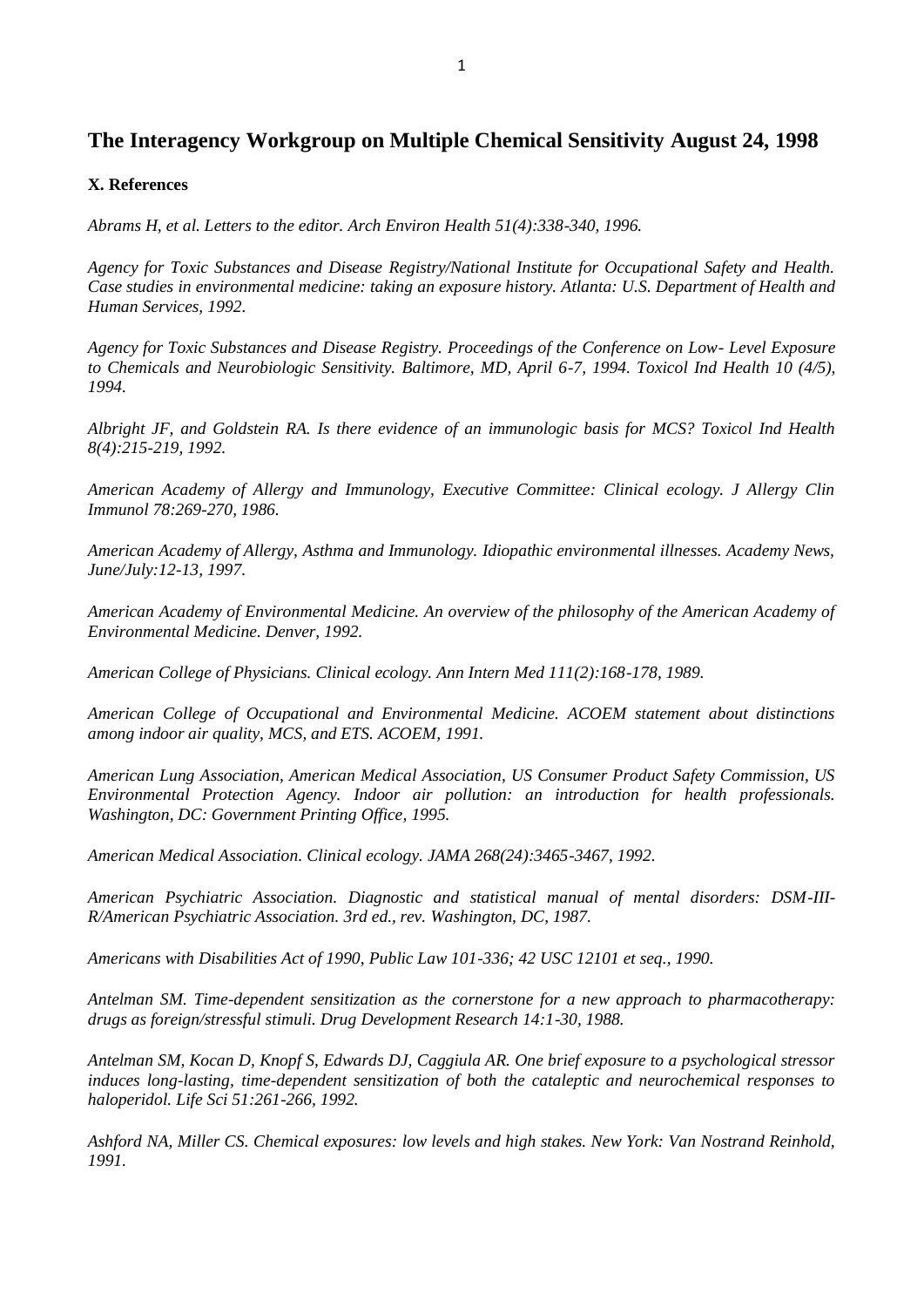*Ashley DL, Bonin MA, Cardinali FL, McCraw JM, Wooten JV. Blood concentrations of volatile organic compounds in a nonoccupationally exposed US population and in groups with suspected exposure. Clin Chem 40(7):1401-4, 1994.*

*Association of Occupational and Environmental Clinics. Advancing the Understanding of Multiple Chemical Sensitivity: Proceedings of the AOEC Workshop on Multiple Chemical Sensitivity. Washington, DC, September 20-21, 1991. Toxicol Ind Health 8(4), 1992.*

*Bachner P, Hamlin W. Federal regulation of clinical laboratories and the Clinical Laboratory Improvement Amendments of 1988BPart I. Clin Lab Med 13(3):739-52, 1993a.*

*Bachner P, Hamlin W. Federal regulation of clinical laboratories and the Clinical Laboratory Improvement Amendments of 1988CPart II. Clin Lab Med 13(4):987-94, 1993b.*

*Baldwin CM, Bell IR, O'Rourke MK, Lebowitz MD. The association of respiratory problems in a community sample with self-reported chemical intolerance. Eur J Epidem 13:547-552, 1997.*

*Bascom R. Chemical hypersensitivity syndrome study. Baltimore: Department of the Environment, 1989.*

*Bascom R, Kulle T, Kagey-Sobotka A, Proud D. Upper respiratory tract environmental tobacco smoke sensitivity. Am Rev Respir Dis 143:1304-1311, 1991.*

*Bascom R. Differential responsiveness to irritant mixtures. Ann N Y Acad Sciences 641:225-247, 1992.*

*Bascom R, Meggs WJ, Frampton M, Hudnell K, Kilburn K, Kobal G, et al. Neurogenic inflammation: with additional discussion of central and perceptual integration of nonneurogenic inflammation. Environ Health Perspect 105(Suppl 2): 531-537, 1997.*

*Bell IR, Miller CS, Schwartz GE. An olfactory-limbic model of multiple chemical sensitivity syndrome: possible relationships to kindling and affective spectrum disorders. Biol Psychiatry 32:218-242, 1992.*

*Bell IR, Schwartz GE, Peterson JM, Amend D. Self-reported illness from chemical odors in young adults without clinical syndromes or occupational exposures. Arch Environ Health 48(1): 6-13, 1993a.*

*Bell IR, Schwartz GE, Peterson JM, Amend D. Symptom and personality profiles of young adults from a college student population with self-reported illness from foods and chemicals. J Am Coll Nutr 12(6):693- 702, 1993b.*

*Bell IR, Schwartz GE, Peterson JM, Amend D, Stini W. Possible time-dependent sensitization to xenobiotics: self-reported illness from chemical odors, foods, and opiate drugs in an older adult population. Arch Environ Health 48(5):315-327, 1993c.*

*Bell IR, Schwartz GE, Amend D, Peterson JM, Stini WA. Sensitization to early life stress and response to chemical odor in older adults. Biol Psychiatry 35:857-63, 1994.*

*Bell IR, Peterson JM, Schwartz GE. Medical histories and psychological profiles of middle-aged women with and without self-reported illness from environmental chemicals. J Clin Psychiatry 56(4):151-160, 1995a.*

*Bell IR, Hardin EE, Baldwin CM, Schwartz GE. Increased limbic system symptomatology and sensitizability of young adults with chemical and noise sensitivities Environ Res 70:84-97, 1995b.*

*Bell IR, Amend D, Peterson JM, Schwartz GE, Miller CS. Neuropsychiatric and somatic characteristics of young adults with and without self-reported chemical odor intolerance and chemical sensitivity. Arch Environ Health 51(1):9-20, 1996a.*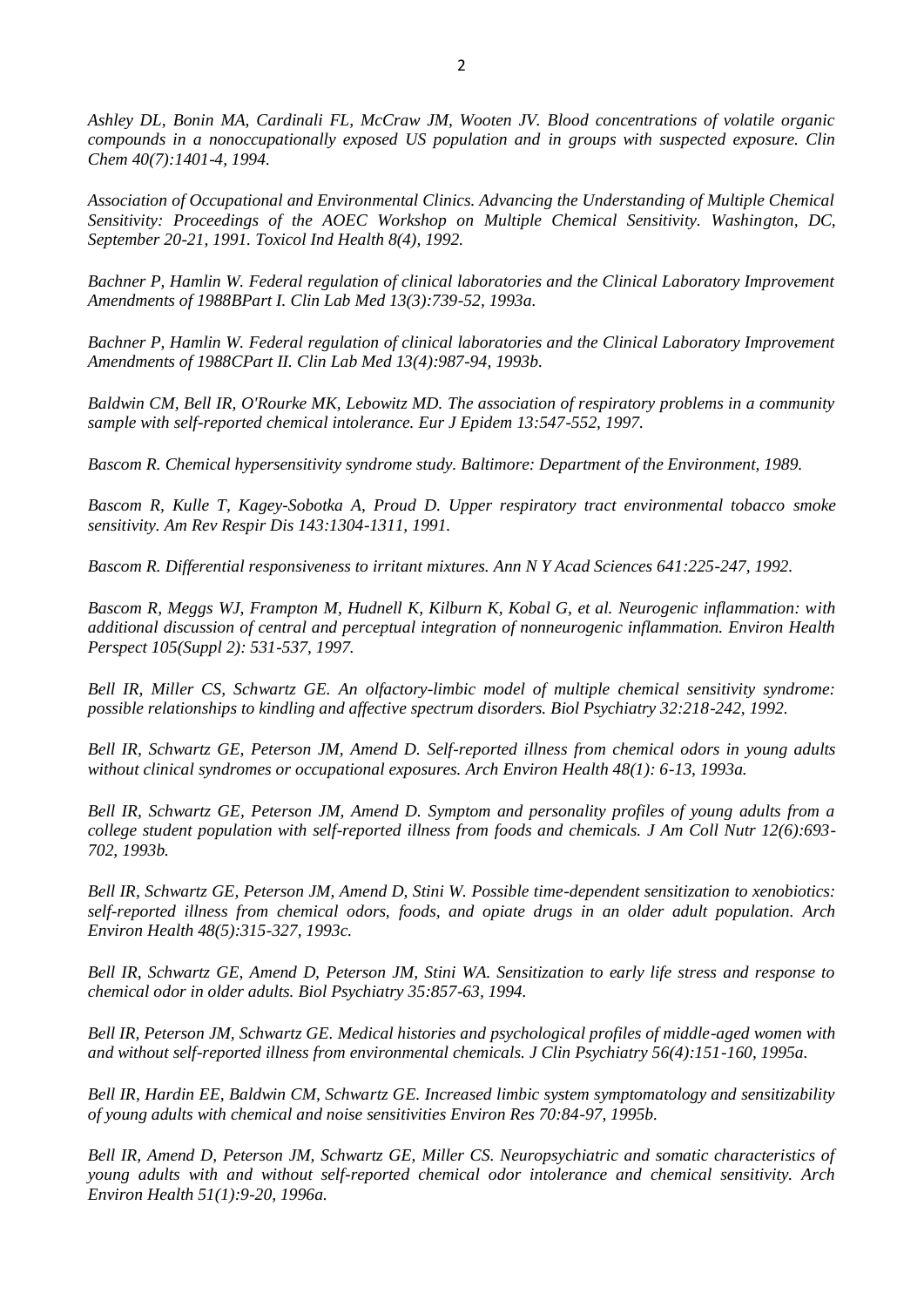*Bell IR, Wyatt JK, Bootzin RR, Schwartz GE. Slowed reaction time performance on a divided attention task in elderly with environmental chemical odor intolerance. Int J Neurosci 84:127-134, 1996b.*

*Bell IR, Bootzin RR, Davis TP, Hau V, Ritenbaugh C, Johnson KA, et al. Time-dependent sensitization of plasma beta-endorphin in community elderly with self-reported environmental chemical odor intolerance. Biol Psychiatry 40:134-143, 1996c.*

*Bell IR, Bootzin RR, Ritenbaugh C, Wyatt JK, DeGiovanni G, Kulinovich T, et al. A polysomnographic study of sleep disturbance in community elderly with self-reported environmental chemical odor intolerance. Biol Psychiatry 40:123-133, 1996d.*

*Bell IR, Walsh ME, Goss A, Gersmeyer J, Schwartz GE, Kanof P. Cognitive dysfunction and disability in geriatric veterans with self-reported intolerance to environmental chemicals. J Chronic Fatigue Syndrome 3(3):5-42, 1997a.*

*Bell IR, Schwartz GE, Baldwin CM, Hardin EE, Klimas NG, Kline JP, et al. Individual differences in neural sensitization and the role of context in illness from low-level environmental chemical exposures. Environ Health Perspect 105(Suppl 2): 457-466, 1997b.*

*Bell IR, Rossi J, Gilbert ME, Kobal G, Morrow LA, Newlin DB, et al. Testing the neural sensitization and kindling hypothesis for illness from low levels of environmental chemicals. Environ Health Perspect 105(Suppl 2): 539-547, 1997c.*

*Bell IR, Schwartz GE, Bottzin RR, Wyatt JK. Time-dependent sensitization of heart rate and blood pressure over multiple laboratory sessions in elderly individuals with chemical odor intolerance. Arch Environ Health 52(1):6-17, 1997d.*

*Bell IR, Kline JP, Schwartz GE, Peterson JM. Quantitative EEG patterns during nose versus mouth*  inhalation of filtered room air in young adults with and without self-reported chemical odor intolerances. Int *J Psychophysiol (in press).*

*Bell IR, Schwartz GE, Hardin EE, Baldwin CM, Kline JP. Differential resting Quantitative electroencephalographic alpha patterns in women with environmental chemical intolerance, depressives, and normals. Biol Psychiatry (in press).*

*Black DW, Rathe A, Goldstein RB. Environmental illness: a controlled study of 26 subjects with "20th century disease." JAMA 264:3166-3170, 1990.*

*Bovard J. Olfactory correctness. Heterodoxy 3:6, 1995.*

*Brodsky CM. 'Allergic to everything': a medical subculture. Psychosomatics 24:731-742, 1983.*

*Brody DJ, Pirkle JL, Kramer RA, Flegal KM, Matte TD, Gunter EW, et al. Blood lead levels in the US population: phase 1 of the Third National Health and Nutrition Examination Survey (NHANES III, 1988 to 1991). JAMA 272(4):277-283, 1994.*

*Brooks SM, Weiss MA, Bernstein IL. Reactive airways dysfunction syndrome (RADS). Chest 88:376-384, 1985.*

*Buchwald D, Garrity D. Comparison of patients with chronic fatigue syndrome, fibromyalgia, and multiple chemical sensitivities. Arch Intern Med 154:2049-2053, 1994.*

*California Department of Health Services. Evaluating individuals reporting sensitivities to multiple chemicals. CDHS, 1996.*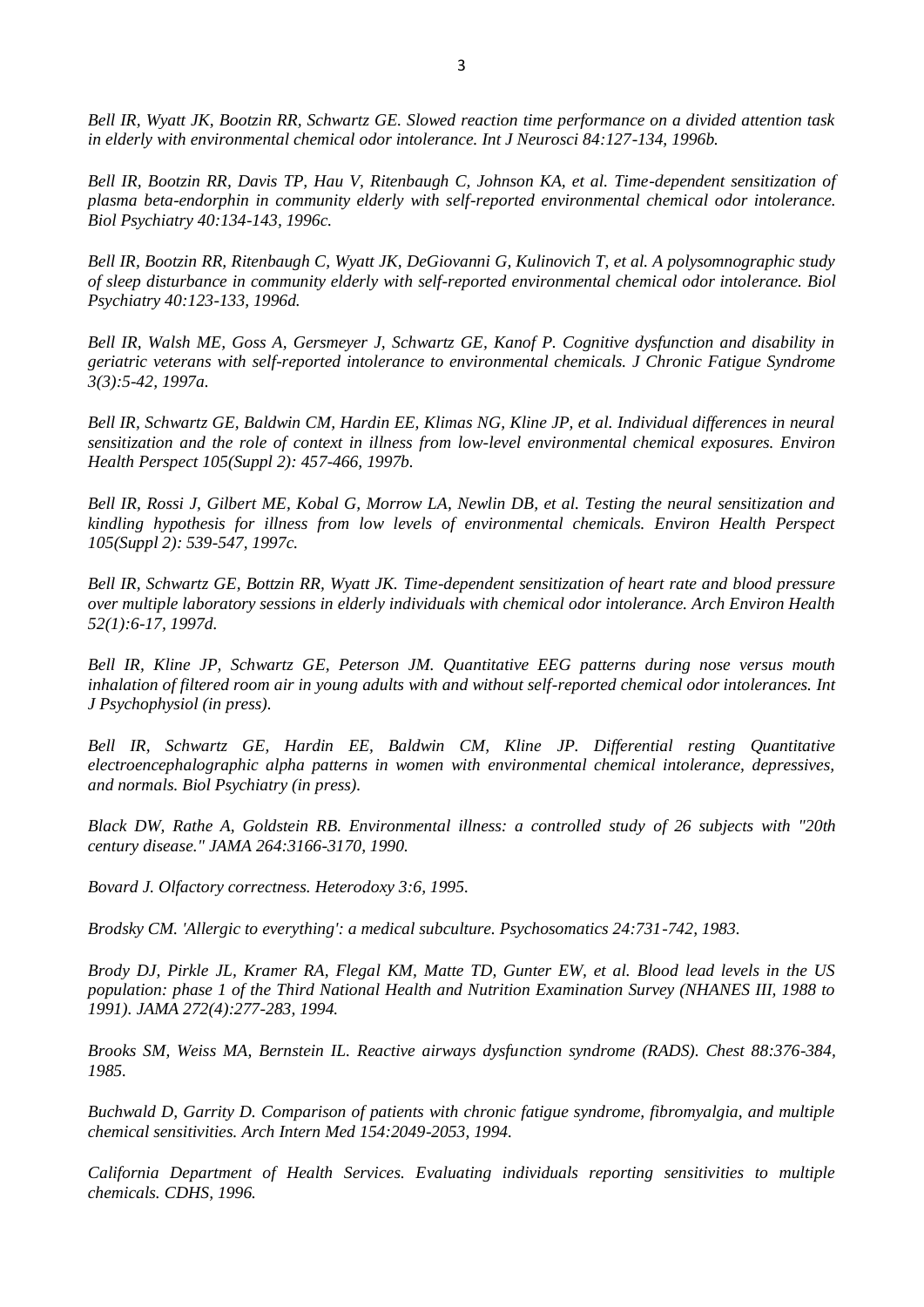*Centers for Disease Control and Prevention. Guidelines for the performance of CD4+ T-cell determinations in persons with human immunodeficiency virus infection. MMWR 41(No. RR-8), 1992.*

*Chester AC. Environmental illness. JAMA 265(18):2335, 1991.*

*Clean Sites. Facilitator's report: Expert Panel on Multiple Chemical Sensitivity, Chicago, April 13-14, 1993: Clean Sites, 1993.*

*Cohen N, Kehrl H, Berglund B, O'Leary A, Ross G, Seltzer J, et al. Psychoneuroimmunology. Environ Health Perspect 105(Suppl 2): 527-529, 1997.*

*Cullen MR. The worker with multiple chemical sensitivities: an overview. Occup Med 2(4) 655-661, 1987.*

*Cullen MR, Pace PE, Redlich CA. The experience of the Yale occupational and environmental medicine clinics with multiple chemical sensitivities, 1986-1991. Toxicol Ind Health 8(4):15-19, 1992.*

*Cullen MR. Low-level environmental exposures. In: Rosenstock L, Cullen MR, eds. Textbook of clinical occupational and environmental medicine. Philadelphia: W.B. Saunders Company, 1994.*

*Dager SR, Steen RG. Applications of magnetic resonance spectroscopy to the investigation of neuropsychiatric disorders. Neuropsychopharmacology 6:249-266, 1992.*

*Davidoff LL. Models of multiple chemical sensitivities (MCS) syndrome: using empirical data (especially interview data) to focus investigations. Proceedings of the AOEC Workshop on Multiple Chemical Sensitivity. Washington, DC, September 20-21, 1991. Toxicol Ind Health 8(4): 229-247, 1992.*

*Davidoff AL, Fogarty L. Psychogenic origins of multiple chemical sensitivities syndrome: a critical review of the research literature. Arch Environ Health 49:316-325, 1994.*

*Davidoff AL, Keyl P. Symptoms and health status in individuals with multiple chemical sensitivities syndrome from four reported sensitizing exposures and a general population comparison group. Arch Environ Health 51:201-213, 1996.*

*Dayan AD. Letters to the editor. Arch Environ Health 51(4):342, 1996.*

*Doty RL, Deems DA, Frye RE, Pelberg R, Shapiro A. Olfactory sensitivity, nasal resistance and autonomic function in patients with multiple chemical sensitivities. Arch Otolaryngol Head Neck Surg 114:1422-1427, 1988.*

*Dyer RS, Sexton K. What can research contribute to regulatory decisions about the health risks of multiple chemical sensitivity? Reg Toxicol Pharmacol 24:S139-S151, 1996.*

*Dyer RS. Multiple chemical sensitivity: Where's the research? Human and Ecological Risk Assessment 3:141-149, 1997.*

*Eisenberg J. Report to congress on research on multiple chemical exposures and veterans with gulf war illnesses. Washington, DC: Department of Health and Human Services. January, 1998.*

*Fiedler N, Maccia C , Kipen H. Evaluation of chemically sensitive patients. J Occup Environ Med 34(5): 529-538, 1992.*

*Fiedler N, Kipen H, Kelly-McNeill K. Odor perception and chemical sensitivity [poster presentation]. 2nd International Congress on Hazardous Waste: Impact on Human and Ecological Health. Atlanta, June 5-8, 1995.*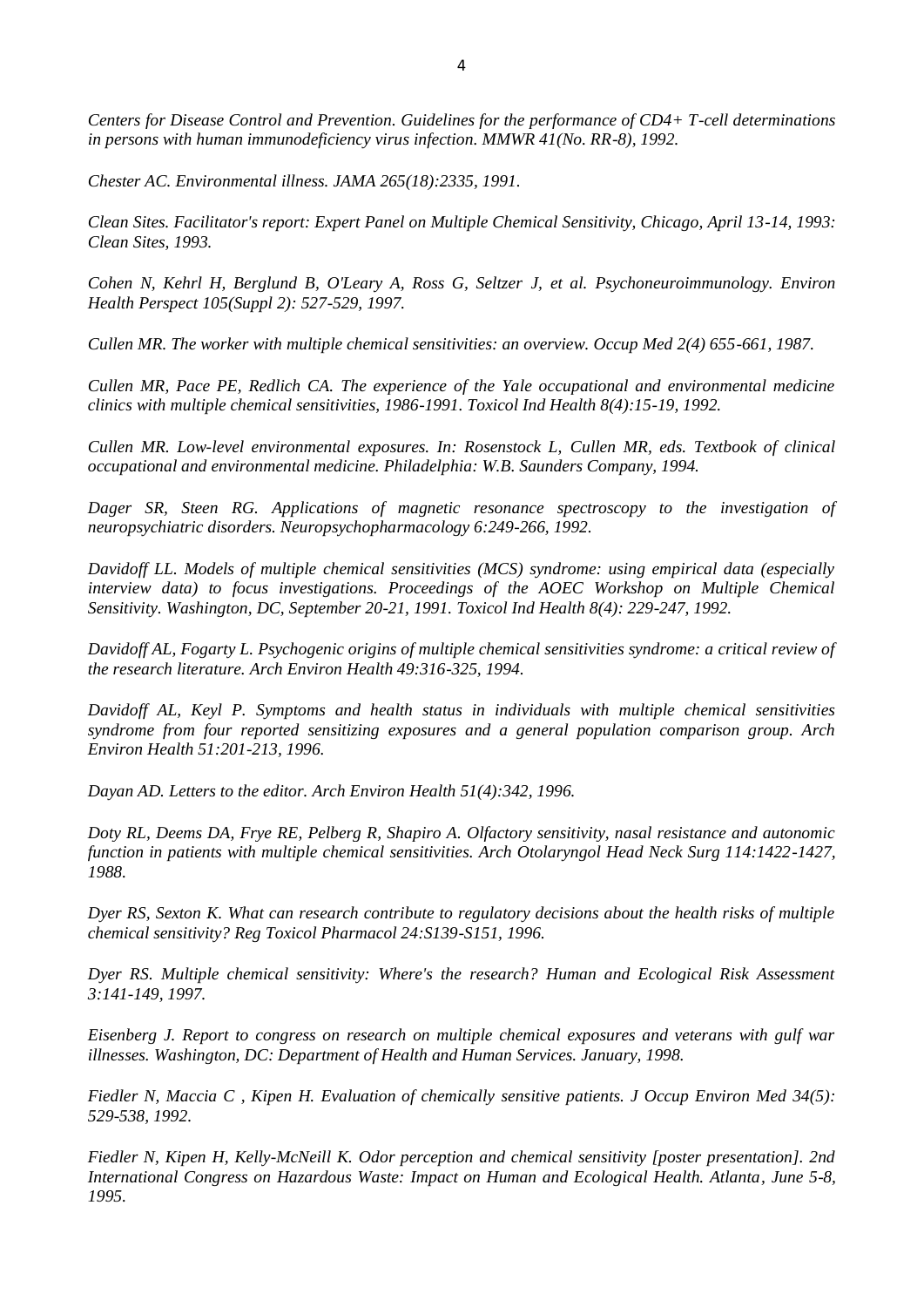*Fiedler N, Kipen H, DeLuca J, Kelly-McNeil K, Natelson B. A controlled comparison of multiple chemical sensitivities and chronic fatigue syndrome. Psychosom Med 58:38-49, 1996.*

*Fiedler N, Kipen H. Chemical sensitivity: the scientific literature. Environ Health Perspect 105(Suppl 2):409-415, 1997.*

*Friedman M, Simon G, Deluca J, Pennebaker J. Questions and answers #3. Toxicol Ind Health 10(4/5):523- 535, 1994.*

*Fukuda K, Straus SE, Hickie I, Sharpe MC, Dobbins JG, Komaroff A, et al. The chronic fatigue syndrome: a comprehensive approach to its definition and study. Ann Intern Med 121:953-959, 1994.*

*Gilbert ME. Repeated exposure to lindane leads to behavioral sensitization and facilitates electrical kindling. Neurotoxicol Teratol 17(2):131-141, 1995.*

*Goldman LR, et al. Letters to the editor. Arch Environ Health 51(4):342, 1996.*

*Gots RE. Multiple chemical sensitivities-public policy. Clin Toxicol 33(2):111-113, 1995.*

*Gots RE. Multiple chemical sensitivities: distinguishing between psychogenic and toxicodynamic. Reg Toxicol Pharmacol 24(1):8-15, 1996.*

*Grammar LC, Harris KE, Shaughnessy MA, Sparks P, Ayars GH, Altman LC. Clinical and immunologic evaluation of 37 workers exposed to gaseous formaldehyde. J Allergy Clin Immunol 86:177-181, 1990.*

*Hahn M, Bonkovsky HL. Multiple chemical sensitivity syndrome and porphyria: a note of caution and concern.. Arch Intern Med 157:281-285, 1997.*

*Heuser G, Wojdani A, Heuser S. Diagnostic markers of multiple chemical sensitivity. Multiple chemical sensitivities: addendum to biologic markers in immunotoxicology. Washington, DC: National Academy Press, 1992.*

*Hileman B. Special report: multiple chemical sensitivity. Chemical and Engineering News 69(29): 26-42, 1991.*

*Hill RH, Ashley DL, Head SL, Needham LL, Pirkle JL. p-Dichlorobenzene exposure among 1000 adults in the United States. Arch Environ Health 50(4):277-80, 1995.*

*Holmes GP, Kaplan JE, Gantz NM, et al. Chronic Fatigue Syndrome: a working case definition. Ann Intern Med 108:387-389, 1988.*

*Hutchinson LJ, Amler RW, Lybarger JA, Chappell W. Neurobehavioral test batteries for use in environmental health field studies. Atlanta: US Department of Health and Human Services, 1992.*

*International Programme On Chemical Safety (IPCS). Report of Multiple Chemical Sensitivities (MCS) Workshop, February 21-23, 1996. Berlin, 1996.*

*Kidd PG, Vogt RF. Report of the Workshop on the Evaluation of T-Cell Subsets During HIV Infection and AIDS. Clin Immunol Immunopathol 52:3-9, 1989.*

*Kipen H. Neuroscience Research Agenda Options Panel. Toxicol Ind Health 10(4/5): 645-652, 1994.*

*Kipen HM, Hallman W, Kelly-McNeil K, Fiedler N. Measuring chemical sensitivity prevalence: a questionnaire for population studies. Am J Public Health. 85(4):574-577, 1995.*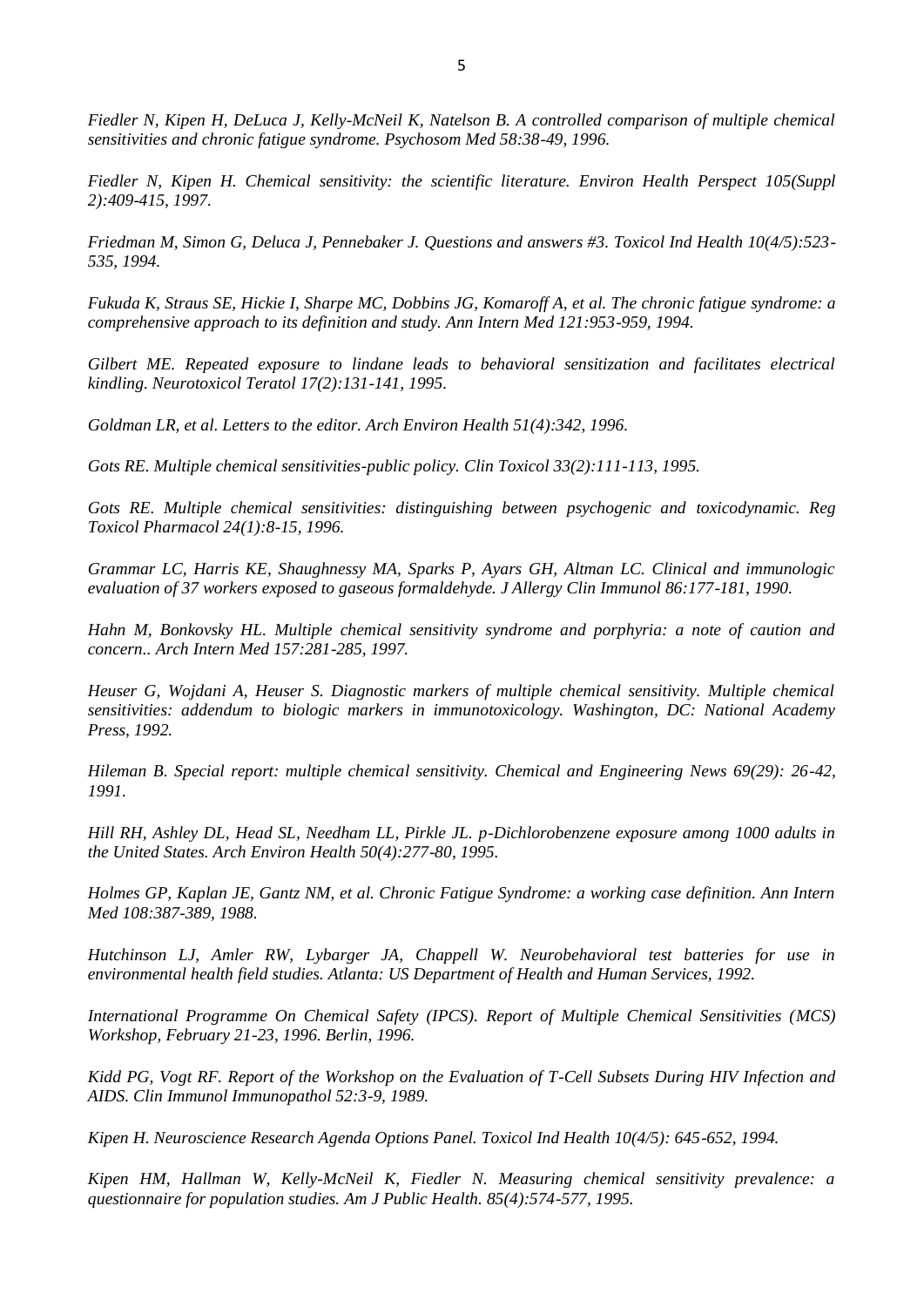*Kipen H, Fiedler N. Experimental approaches to chemical sensitivity: introduction and overview. Environ Health Perspect 105, Suppl 2:405-407, 1997.*

*Kurt TL. Multiple chemical sensitivities: a syndrome of pseudotoxicity manifest as exposure perceived symptoms. Clin Toxicol 33(2):101-105, 1995.*

*Langley F. Seeking policy resolutions to MCS issues. Multiple Chemical Sensitivities: State of the Science Symposium (presentation). Baltimore, October 30BNovember 1, 1995.*

Lax MB, Henneberger PK. Patients with multiple chemical sensitivities in an occupational health clinic: *presentation and follow-up. Arch Environ Health 51:425-431, 1995.*

*Lessof M. Report of Multiple Chemical Sensitivities (MCS) Workshop, Berlin, Germany, 21-23 February 1996. PCS/96.29 IPCS, Geneva, Switzerland. Hum Exp Toxicol 16:233-234, 1997.*

*Levin AS, Byers VS. Environmental illness: a disorder of immune regulation. Occup Med 2(4):669-681, 1987.*

*Levin AS, Byers VS. Multiple chemical sensitivities: a practicing clinician's point of view- clinical and immunologic research findings. Proceedings of the AOEC Workshop on Multiple Chemical Sensitivity. Toxicol Ind Health 8(4):95-109, 1992.*

*Leznoff A. Multiple chemical sensitivities: myth or reality? Proceedings of the Multiple Chemical Sensitivities and Their Relevance to Psychiatric Disorders Workshop. Ottawa, December 7, 1992.*

*Lieberman MS, DiMuro BJ, Boyd JB. Multiple chemical sensitivity: an emerging area of law. Trial 22-45, July 1995.*

*Mayberg H. Critique: SPECT studies of multiple chemical sensitivity. Toxicol Ind Health 10(4/5): 661-665, 1994.*

*Meggs WJ. MCS and the immune system. Toxicol Ind Health 8(4):203-214, 1992.*

*Meggs WJ, Cleveland CH Jr. Rhinolaryngoscopic examination of patients with the multiple chemical sensitivity syndrome. Arch Environ Health 48(1):14-18, 1993.*

*Meggs WJ. Multiple chemical sensitivities: chemical sensitivity as a symptom of airway inflammation. Clin Toxicol 33(2):107-110, 1995.*

*Meggs WJ, Dunn KA, Bloch RM, Goodman PE, Davidoff AL. Prevalence and nature of allergy and chemical sensitivity in a general population. Arch Environ Health 51(4):275-282, 1996.*

*Mercier M, et al. Letters to the editor. Arch Environ Health 51(4):340-342, 1996.*

*Metcalf SW, Samet J, Hanrahan J, Schwartz D, Hunninghake G. A standardized test battery for lung and respiratory diseases for use in environmental health field studies. Atlanta: US Department of Health and Human Services, 1994.*

*Miller CS. Chemical sensitivity: history and phenomenology. Toxicol Ind Health 10(4/5): 253-276, 1994.*

*Miller CS, Mitzel HC. Chemical sensitivity attributed to pesticide exposure vs. remodeling. Arch Environ Health 50(2): 119-129, 1995.*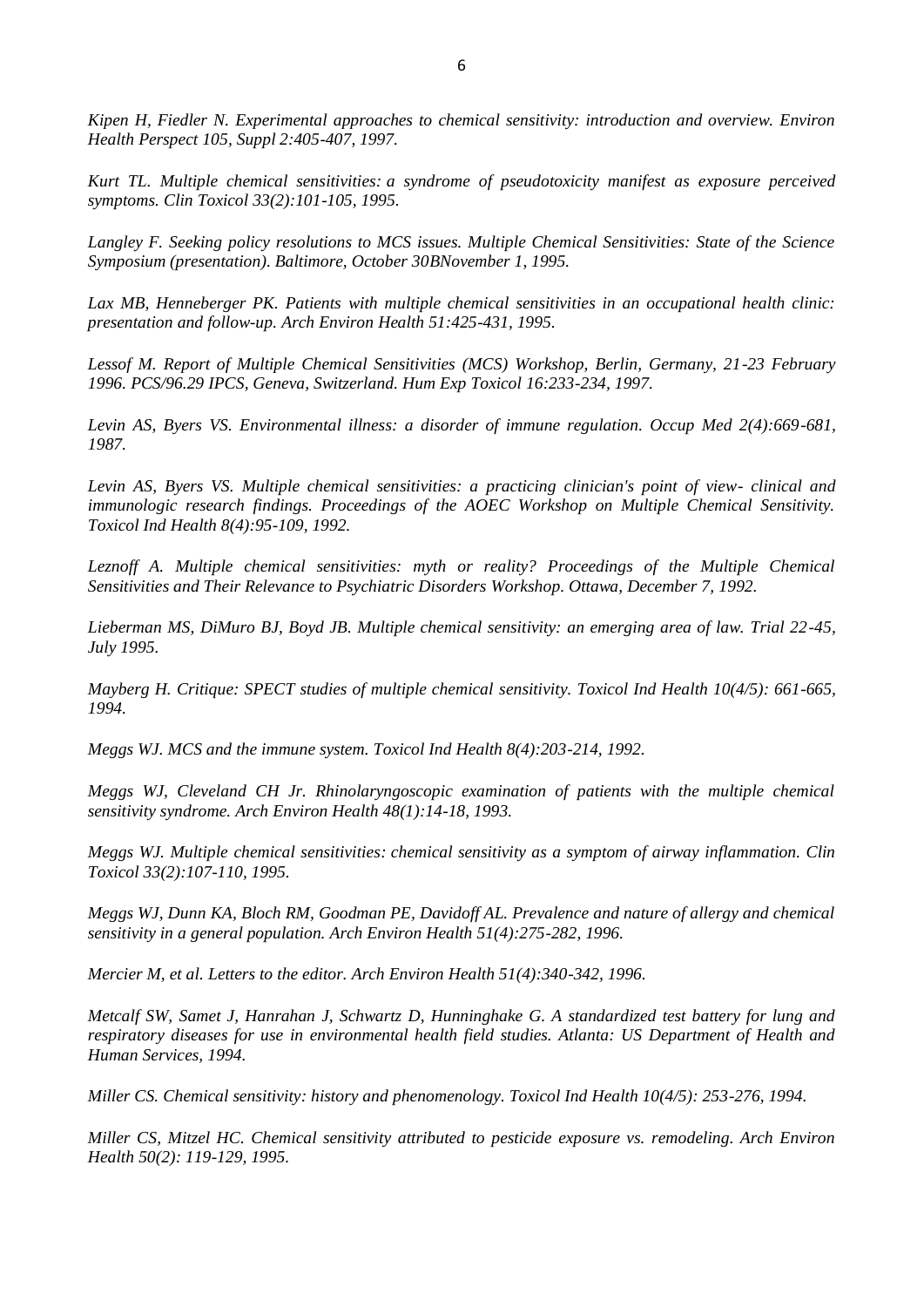*Miller C, Ashford N, Doty R, Lamielle M, Otto D, Rahill A, Wallace L. Empirical approaches for the investigation of toxicant-induced loss of tolerance. Environ Health Perspect 105(Suppl 2): 515-519, 1997.*

*Mooser SB. The epidemiology of multiple chemical sensitivities (MCS). Occup Med 2(4):663-81, 1987.*

*National Research Council. Committee on Biological Markers. Biological markers in environmental health research. Environ Health Perspect 74:3-9, 1987.*

*National Research Council. Biologic markers in reproductive toxicology. Washington, DC: National Academy Press, 1989a.*

*National Research Council. Biologic markers in pulmonary toxicology. Washington, DC: National Academy Press, 1989b.*

*National Research Council. Biologic markers in immunotoxicology. Washington, DC: National Academy Press, 1992a.*

*National Research Council. Environmental neurotoxicology. Washington, DC: National Academy Press, 1992b.*

*National Research Council. Multiple chemical sensitivities: a workshop. Washington, DC: National Academy Press, 1992c.*

*Nethercott JR, Davidoff LL, Curbow B. Multiple chemical sensitivities syndrome: towards a working case definition. Arch Environ Health 48(1):19-26, 1993.*

*Ontario Ministry of Health. Report of the Ad Hoc Committee on Environmental Hypersensitivity Disorders. Toronto, 1985.*

*Overstreet DH, Miller CS, Janowsky DS, Russell RW. Potential animal model of multiple chemical sensitivity with cholinergic supersensitivity. Toxicology 111:119-134, 1996.*

*Patterson R, Dykewicz MS, Grammar LC, et al. Formaldehyde reactions and the burden of proof (editorial). J Allergy Clin Immunol 79:705-706, 1987.*

*Pirkle JL, Sampson EJ, Needham LL, Patterson DG, Ashley DL. Using biological monitoring to assess human exposure to priority toxicants. Environ Health Perspect 103(suppl 3):45-48, 1995.*

*Pirkle JL, Flegal KM, Bernet JT, Brody DJ, Etzel RA, Maurer KR. Exposure of the US population to environmental tobacco smoke: the Third National Health and Nutrition Examination Survey, 1988 to 1991. JAMA 275:1233-1240, 1996.*

*Pitman RK, Orr SP, Shalev AY. Once bitten, twice shy: beyond the conditioning model of PTSD (editorial). Biol Psychiatry 33:145-146, 1993.*

*Presidential/Congressional Commission on Risk Assessment and Risk Management. Risk assessment and risk management in regulatory decision-making, volume 2. Washington, DC, 1997.*

*Post RM. Transduction of psychosocial stress into the neurobiology of recurrent affective disorder. Am J Psychiatry 149(8):999-1010, 1992.*

*Randolph TG. Sensitivity to petroleum including its derivatives and antecedents. J Lab Clin Med 40:931- 932, 1952.*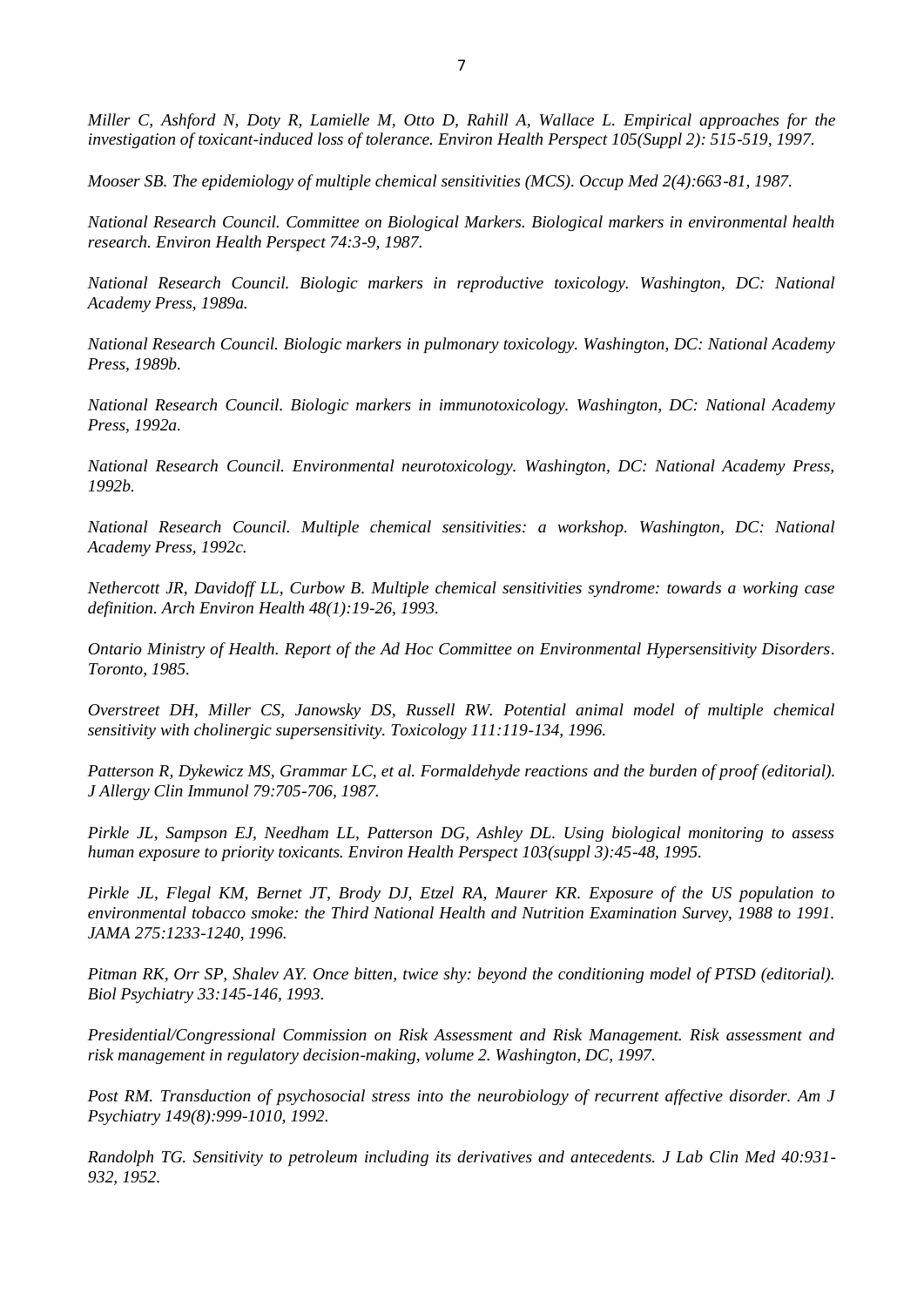*Rea WJ, Johnson AR, Ross GH, Butler JR, Fenyves EJ, Griffiths B, et al. Considerations for the diagnosis of chemical sensitivity. In: Multiple Chemical Sensitivities. Washington DC, National Academy Press, 1992.*

*Rea WJ. Design issues critical to the study of chemical sensitivity: experimental approaches to multiple chemical sensitivity (presentation). Princeton, September 20-22, 1995.*

*Ross GH. Treatment options in MCS. Toxicol Ind Health 8(4):87-94, 1992.*

*Salvaggio JE. Misuse of "biomarker" tests: the problem of the sick building: facts and implications (presentation). Lake Buena Vista, FL, December 4, 1992.*

*Schenker EL, Hultin LE, Bauer KD, Ferbas J, Margolick JB, Giorgi JV. Evaluation of a dual-color flow cytometry immunophenotyping panel in a multicenter quality assurance program. Cytometry 14(3):307-17, 1993.*

*Selner JC, Staudenmayer H. Neuropsychologic observations in patients presenting with environmental illness. Toxicol Ind Health 8(4):145-155, 1992.*

*Selner JC. Chamber challenges: the necessity of objective observation. Reg Toxicol Pharmacol 24(1):87-95, 1996.*

*Shusterman DJ, Dager SR. Prevention of psychological disability after occupational respiratory exposures. Occup Med 6(1):11-27, 1991.*

*Siegel S, Kreutzer R. Pavlovian conditioning and multiple chemical sensitivity. Environ Health Perspect 105(Suppl 2): 521-526, 1997.*

*Sikorski EE, Kipen HM, Selner JC, Miller CM, Rodgers KE. Roundtable summary: the question of multiple chemical sensitivity. Fundam Appl Toxicol 24:22-28, 1995.*

*Siegel S, Kreutzer, R. Pavlovian conditioning and multiple chemical semsitivity. Environ Health Perspect 105(Suppl 2):521-526, 1997.*

*Simon GE, Katon WJ, Sparks PJ. Allergic to life: psychological factors in environmental illness. Am J Psychiatry 147:901-906, 1990.*

*Simon GE. Psychiatric treatments in multiple chemical sensitivity. Proceedings of the AOEC Workshop on Multiple Chemical Sensitivities. Toxicol Ind Health 8(4):67-72, 1992.*

*Simon GE, Daniell W, Stockbridge H, Claypoole K, Rosenstock L. Immunologic, psychological, and neuropsychological factors in multiple chemical sensitivity: a controlled study. Ann Intern Med 19(2):97- 103, 1993.*

*Simon GE, Daniell W. Controversy over multiple chemical sensitivities [Letter]. Ann Intern Med 120(3):249- 251, 1994.*

*Smedley J. Is formaldehyde an important cause of allergic respiratory disease? Clin Exp Allergy 26:247- 249, 1996.*

*Sorg BA. A proposed animal neurosensitization model for MCS in studies with formaldehyde. Conference on Risk Assessment Issues for Sensitive Human Populations. Wright-Patterson AFB, Ohio, April 25-27, 1995.*

*Sorg BA, Hooks MS, Kalivas PW. Neuroanatomy and neurochemical mechanisms of time-dependent sensitization. Toxicol Ind Health 10(4/5):369-386, 1994.*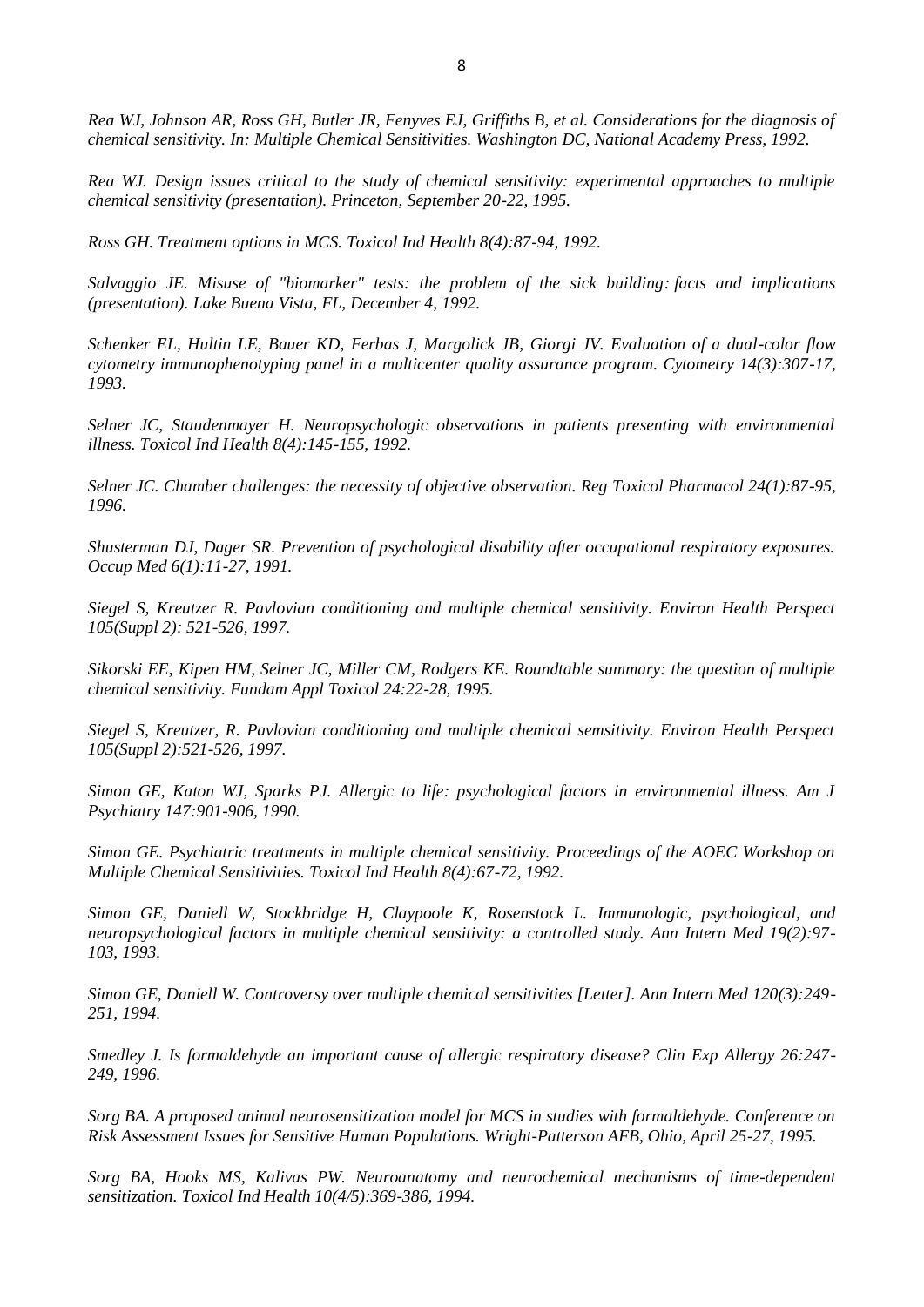*Sparks PJ, Daniell W, Black DW, Kipen HM, Altman LC, Simon GE, et al. Multiple chemical sensitivity syndrome: case definition, theories of pathogenesis and research needs. J Occup Environ Med 36:718-730, 1994.*

*Spyker DA. Multiple chemical sensitivities: syndrome and solution. Clin Toxicol 33:95-99, 1995.*

*Staudenmayer H, Selner J. Neuropsychophysiology during relaxation in generalized, universal >allergic' reactivity to the environment: a comparison study. J Psychosom Res 34(3):259-270, 1990.*

*Staudenmayer H, Selner JC, Buhr MP. Double-blind provocation chamber challenges in 20 patients presenting with multiple chemical sensitivity. Reg Toxicol Pharmacol 18:44-53, 1993.*

*Staudenmayer H, Selner JC. Commentary: Failure to assess psychopathology in patients presenting with chemical sensitivities. J Occup Environ Med 37(6):704-709, 1995.*

*Stewart DE, Raskin J. Psychiatric assessment of patients with '20th-century disease' ("total allergy syndrome"). Can Med Assoc J 133:1001-1006, 1985.*

*Straight JM, Kipen HM, Vogt RF, Amler RW. Immune function batteries for use in environmental health field studies. Atlanta: US Department of Health and Human Services, 1994.*

*Straight JM, Amler RW, Vogt RF, Kipen HM. Biomarker testing for the assessment of populations exposed to hazardous chemicals. In: Curry PB, Iyengar S, Maloney PA, Moroni M, eds. Methods of pesticide exposure assessment. New York City: Plenum Press, 1995.*

*Straight JM, Vogt RF. The use of biological markers in the clinical and epidemiological evaluation of exposures and health effects related to indoor air. In: Bardana EJ, Montanaro A, eds. Indoor air pollution and health, New York City: Marcel Dekker, 1997.*

*Sullivan JB, Brooks BO. Multiple chemical sensitivities. In: Sullivan JB, Krieger GR, eds. Hazardous Materials Toxicology. Baltimore: Williams & Wilkins, 1992.*

*Terr AI. Environmental illness: a clinical review of 50 cases. Arch Intern Med 146:145-149, 1986.*

*Terr AI. "Multiple chemical sensitivities:" immunologic critique of clinical ecology theories and practice. Occup Med 2(4):683-694, 1987.*

*Terr AI. Clinical ecology in the workplace. J Occup Environ Med 31(3):257-261, 1989.*

*Thrasher JD, Broughton A, Madison R. Immune activation and autoantibodies in humans with long-term inhalation exposure to formaldehyde. Arch Environ Health 45:217-223, 1990.*

*U.S. Environmental Protection Agency. Indoor Air Quality and Work Environment Study: multivariate statistical analysis of health, comfort, and odor perceptions as related to personal and workplace characteristics. Vol. 4, 21-M-3004, pp.32-33, June 1991.*

*Vineis P, Schulte PA, Vogt RF. Technical variability in laboratory data. In: Schulte PA, Perera F, eds. Molecular epidemiology: principles and practices. New York: Academic Press, 1993.*

*Vogt RF, Henderson LO, Straight MJ, Orti DL. Immune Biomarkers Demonstration Project: Standardized Data Acquisition and Analysis for Flow Cytometric Assessment of Immune Status in Toxicant-Exposed Persons (abstract). Cytometry(suppl 4):103, 1990.*